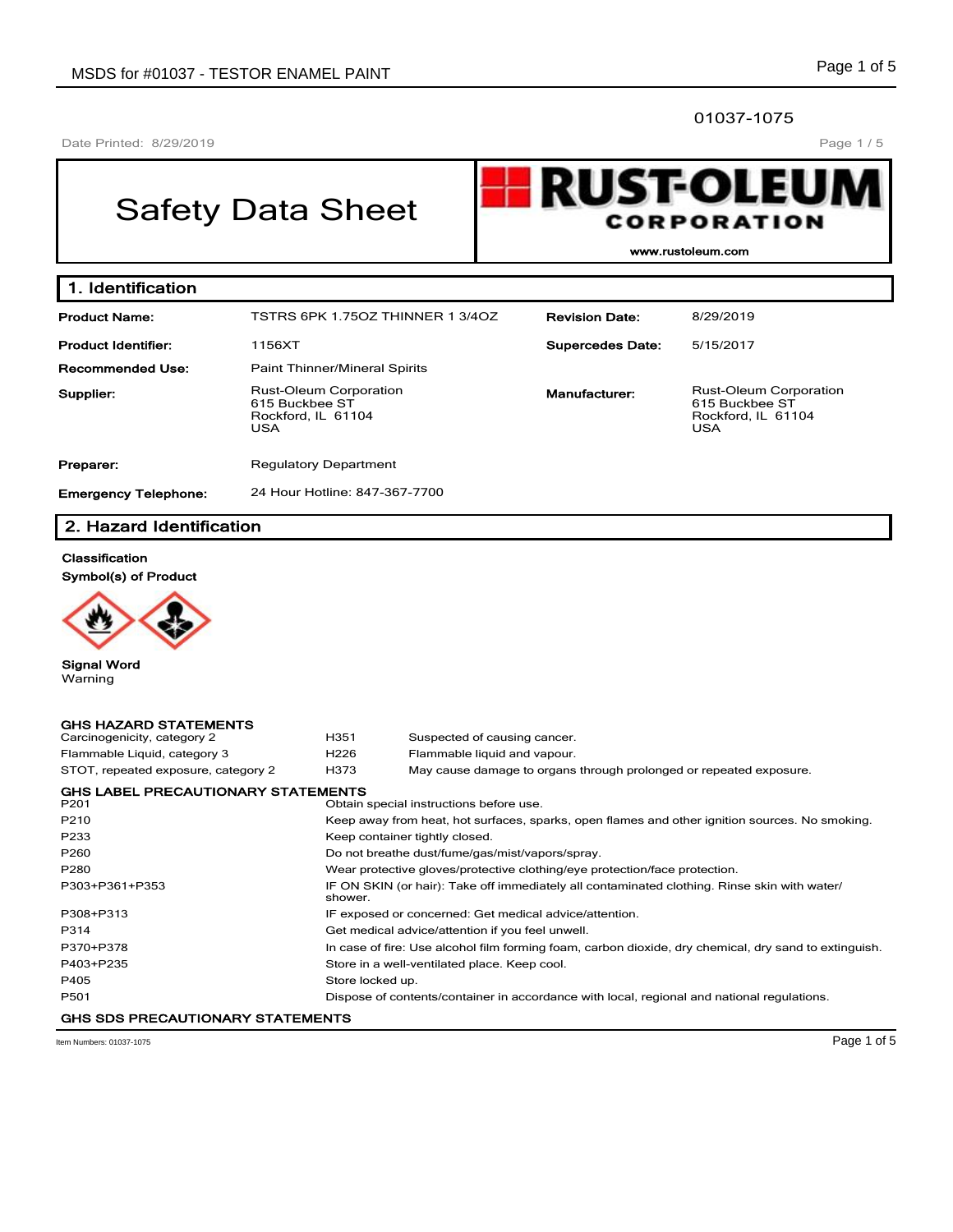| Date Printed: 8/29/2019 |                                                                | Page $2/5$ |
|-------------------------|----------------------------------------------------------------|------------|
| P240                    | Ground/bond container and receiving equipment.                 |            |
| P241                    | Use explosion-proof electrical/ventilating/lighting/equipment. |            |
| P242                    | Use only non-sparking tools.                                   |            |
| P243                    | Take precautionary measures against static discharge.          |            |
|                         |                                                                |            |

# **3. Composition / Information On Ingredients**

| <b>HAZARDOUS SUBSTANCES</b>          |            |               |                       |                                   |
|--------------------------------------|------------|---------------|-----------------------|-----------------------------------|
| <b>Chemical Name</b>                 | CAS-No.    | Wt.%<br>Range | <b>GHS Symbols</b>    | <b>GHS Statements</b>             |
| <b>Hydrotreated Light Distillate</b> | 64742-47-8 | 75-100        | GHS08                 | H <sub>304</sub>                  |
| Xylenes (o-, m-, p- isomers)         | 1330-20-7  | $2.5 - 10$    | GHS02-GHS07           | H226-315-319-332                  |
| Ethylbenzene                         | 100-41-4   | $1.0 - 2.5$   | GHS02-GHS07-<br>GHS08 | H <sub>225</sub> -304-332-351-373 |

# **4. First-Aid Measures**

**FIRST AID - EYE CONTACT:** Immediately flush eyes with plenty of water for at least 15 minutes holding eyelids open. Get medical attention. Do NOT allow rubbing of eyes or keeping eyes closed.

**FIRST AID - SKIN CONTACT:** Wash skin with soap and water. Remove contaminated clothing. Get medical attention if irritation develops or persists.

**FIRST AID - INHALATION:** Remove to fresh air. If not breathing, give artificial respiration. If breathing is difficult, give oxygen. Get immediate medical attention. Do NOT use mouth-to-mouth resuscitation. If you experience difficulty in breathing, leave the area to obtain fresh air. If continued difficulty is experienced, get medical assistance immediately.

**FIRST AID - INGESTION:** Aspiration hazard: Do not induce vomiting or give anything by mouth because this material can enter the lungs and cause severe lung damage. Get immediate medical attention. If swallowed, get medical attention.

# **5. Fire-Fighting Measures**

**EXTINGUISHING MEDIA:** Alcohol Film Forming Foam, Carbon Dioxide, Dry Chemical, Dry Sand, Water Fog

**UNUSUAL FIRE AND EXPLOSION HAZARDS:** Closed containers may explode when exposed to extreme heat due to buildup of steam. Keep containers tightly closed. Isolate from heat, electrical equipment, sparks and open flame. No unusual fire or explosion hazards noted.

**SPECIAL FIREFIGHTING PROCEDURES:** Water may be used to cool closed containers to prevent pressure buildup and possible autoignition or explosion. Evacuate area and fight fire from a safe distance. Use water spray to keep fire-exposed containers cool. Containers may explode when heated.

**Special Fire and Explosion Hazard (Combustible Dust):** No Information

# **6. Accidental Release Measures**

**STEPS TO BE TAKEN IF MATERIAL IS RELEASED OR SPILLED:** Remove all sources of ignition, ventilate area and remove with inert absorbent and non-sparking tools. Dispose of according to local, state (provincial) and federal regulations. Do not incinerate closed containers. Ventilate area, isolate spilled material, and remove with inert absorbent. Dispose of contaminated absorbent, container, and unused contents in accordance with local, state, and federal regulations.

# **7. Handling and Storage**

**HANDLING:** Wash thoroughly after handling. Wash hands before eating. Remove contaminated clothing and launder before reuse. Use only with adequate ventilation. Follow all SDS and label precautions even after container is emptied because it may retain product residues. Avoid breathing fumes, vapors, or mist. Avoid contact with eyes, skin and clothing.

**STORAGE:** Store in a dry, well ventilated place. Keep container tightly closed when not in use. Keep containers tightly closed. Isolate from heat, electrical equipment, sparks and open flame. Do not store above 120 ° F. Store large quantities in buildings designed and protected for storage of NFPA Class II combustible liquids. Keep away from heat, sparks, flame and sources of ignition. Avoid excess heat. Product should be stored in tightly sealed containers and protected from heat, moisture, and foreign materials.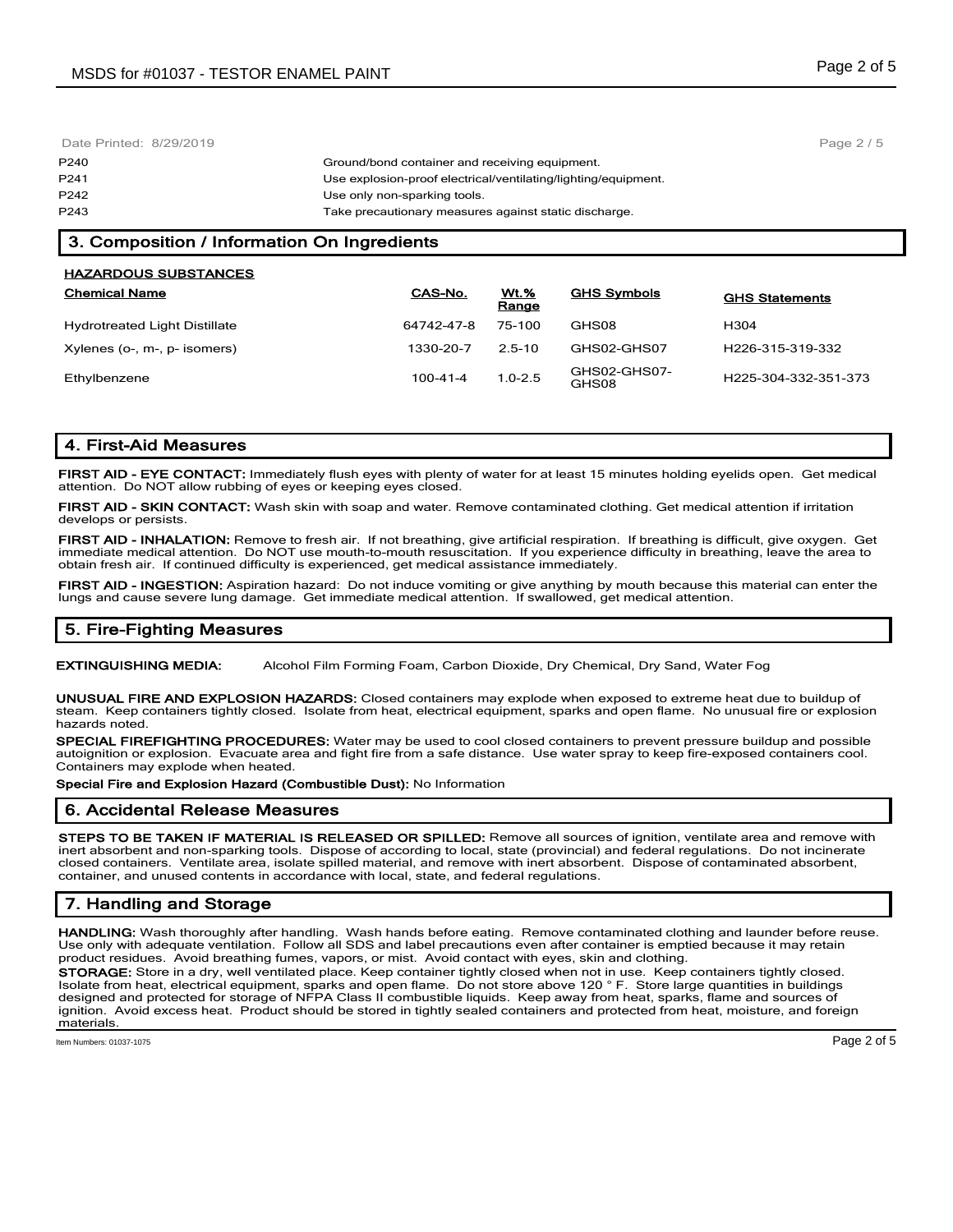Date Printed: 8/29/2019

**Advice on Safe Handling of Combustible Dust:** No Information

| 8. Exposure Controls / Personal Protection |            |                       |                          |                           |                     |                                    |  |
|--------------------------------------------|------------|-----------------------|--------------------------|---------------------------|---------------------|------------------------------------|--|
| <b>Chemical Name</b>                       | CAS-No.    | Weight %<br>Less Than | <b>ACGIH TLV-</b><br>TWA | <b>ACGIH TLV-</b><br>STEL | <b>OSHA PEL-TWA</b> | <b>OSHA PEL-</b><br><b>CEILING</b> |  |
| Hydrotreated Light Distillate              | 64742-47-8 | 95.0                  | N.E.                     | N.E.                      | N.E.                | N.E.                               |  |
| Xylenes (o-, m-, p- isomers)               | 1330-20-7  | 10.0                  | $100$ ppm                | $150$ ppm                 | $100$ ppm           | N.E.                               |  |
| Ethylbenzene                               | 100-41-4   | 5.0                   | 20 ppm                   | N.E.                      | $100$ ppm           | N.E.                               |  |

#### **PERSONAL PROTECTION**

**ENGINEERING CONTROLS:** Use process enclosures, local exhaust ventilation, or other engineering controls to control airborne levels below recommended exposure limits. Prevent build-up of vapors by opening all doors and windows to achieve crossventilation.

**RESPIRATORY PROTECTION:** A respiratory protection program that meets OSHA 1910.134 and ANSI Z88.2 requirements must be followed whenever workplace conditions warrant a respirator's use. A NIOSH/MSHA approved air purifying respirator with an organic vapor cartridge or canister may be permissible under certain circumstances where airborne concentrations are expected to exceed exposure limits.

Protection provided by air purifying respirators is limited. Use a positive pressure air supplied respirator if there is any potential for an uncontrolled release, exposure levels are not known, or in any other circumstances where air purifying respirators may not provide adequate protection.

**SKIN PROTECTION:** Use gloves to prevent prolonged skin contact. Nitrile or Neoprene gloves may afford adequate skin protection. **EYE PROTECTION:** Use safety eyewear designed to protect against splash of liquids.

**OTHER PROTECTIVE EQUIPMENT:** Refer to safety supervisor or industrial hygienist for further guidance regarding types of personal protective equipment and their applications.

**HYGIENIC PRACTICES:** Wash thoroughly with soap and water before eating, drinking or smoking. Remove contaminated clothing immediately and launder before reuse.

**Engineering Measures for Combustible Dust:** No Information

| 9. Physical and Chemical Properties |                            |                                   |             |  |  |
|-------------------------------------|----------------------------|-----------------------------------|-------------|--|--|
| Appearance:                         | Liauid                     | <b>Physical State:</b>            | Liguid      |  |  |
| Odor:                               | Solvent Like               | <b>Odor Threshold:</b>            | N.E.        |  |  |
| <b>Specific Gravity:</b>            | 0.779                      | pH:                               | N.A.        |  |  |
| Freeze Point, °C:                   | N.D.                       | <b>Viscosity:</b>                 | N.D.        |  |  |
| <b>Solubility in Water:</b>         | Negligible                 | Partition Coefficient, n-octanol/ |             |  |  |
| Decompostion Temp., °C:             | N.D.                       | water:                            | N.D.        |  |  |
| Boiling Range, °C:                  | $272 - 204$                | <b>Explosive Limits, vol%:</b>    | $1.0 - 6.8$ |  |  |
| <b>Flammability:</b>                | <b>Supports Combustion</b> | Flash Point, °C:                  | 35          |  |  |
| <b>Evaporation Rate:</b>            | Slower than Ether          | Auto-ignition Temp., °C:          | N.D.        |  |  |
| <b>Vapor Density:</b>               | Heavier than Air           | Vapor Pressure:                   | N.D.        |  |  |

(See "Other information" Section for abbreviation legend)

# **10. Stability and Reactivity**

**CONDITIONS TO AVOID:** Avoid temperatures above 120°F (49°C). Avoid all possible sources of ignition.

**INCOMPATIBILITY:** Incompatible with strong oxidizing agents, strong acids and strong alkalies.

**HAZARDOUS DECOMPOSITION:** By open flame, carbon monoxide and carbon dioxide. When heated to decomposition, it emits acrid smoke and irritating fumes. Contains solvents which may form carbon monoxide, carbon dioxide, and formaldehyde. **HAZARDOUS POLYMERIZATION:** Will not occur under normal conditions.

**STABILITY:** This product is stable under normal storage conditions.

# **11. Toxicological Information**

**EFFECTS OF OVEREXPOSURE - EYE CONTACT:** Causes Serious Eye Irritation

**EFFECTS OF OVEREXPOSURE - SKIN CONTACT:** Causes skin irritation. Allergic reactions are possible.

**EFFECTS OF OVEREXPOSURE - INHALATION:** Harmful if inhaled. High gas, vapor, mist or dust concentrations may be harmful if

Item Numbers: 01037-1075 Page 3 of 5

Page 3 / 5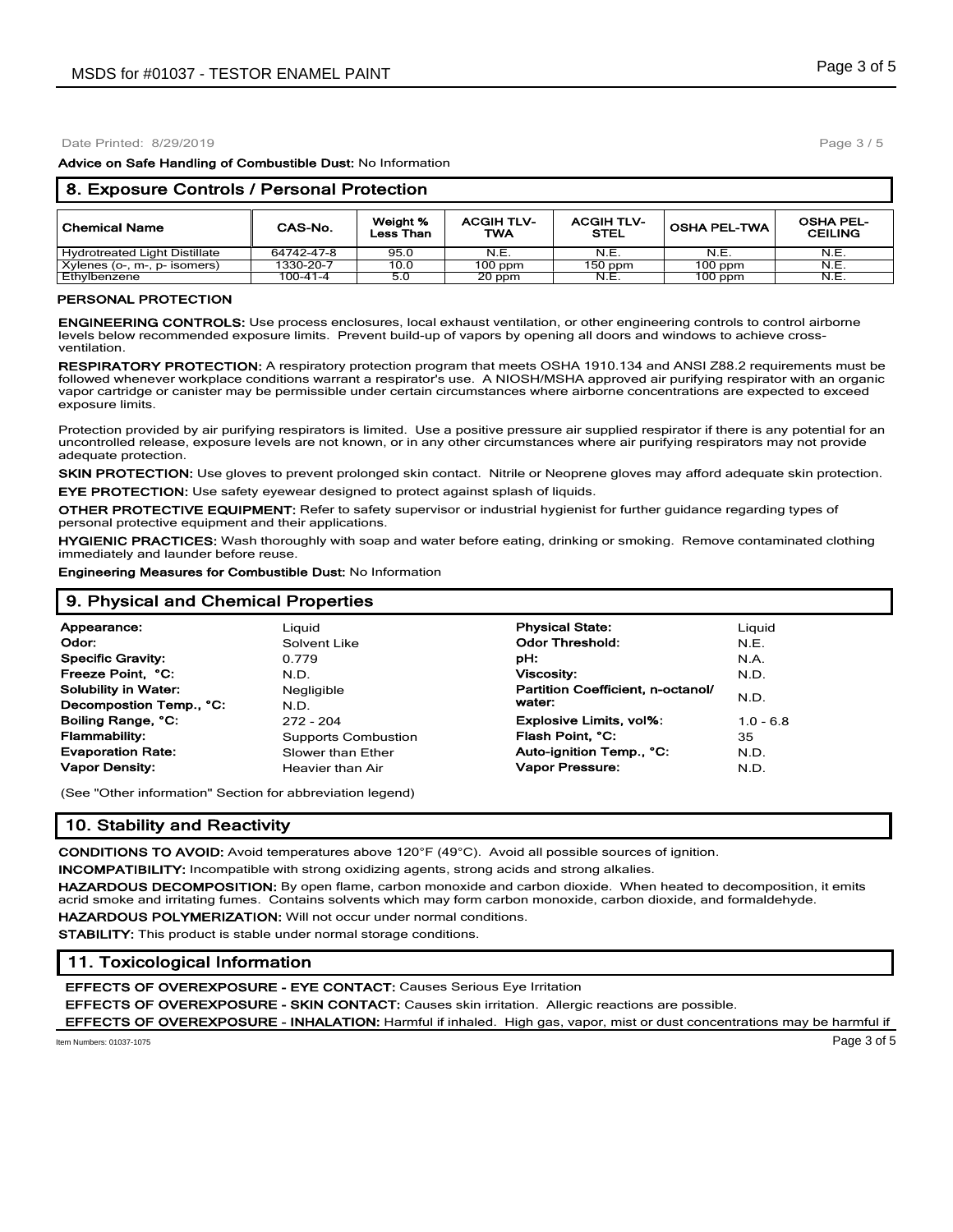#### Date Printed: 8/29/2019

inhaled. Avoid breathing fumes, spray, vapors, or mist. High vapor concentrations are irritating to the eyes, nose, throat and lungs. Prolonged or excessive inhalation may cause respiratory tract irritation.

#### **EFFECTS OF OVEREXPOSURE - INGESTION:** Harmful if swallowed.

**EFFECTS OF OVEREXPOSURE - CHRONIC HAZARDS:** High concentrations may lead to central nervous system effects (drowsiness, dizziness, nausea, headaches, paralysis, and blurred vision) and/or damage. Reports have associated repeated and prolonged occupational overexposure to solvents with permanent brain and nervous system damage. Overexposure to xylene in laboratory animals has been associated with liver abnormalities, kidney, lung, spleen, eye and blood damage as well as reproductive disorders. Effects in humans, due to chronic overexposure, have included liver, cardiac abnormalities and nervous system damage. IARC lists Ethylbenzene as a possible human carcinogen (group 2B).

**PRIMARY ROUTE(S) OF ENTRY:** Eye Contact, Ingestion, Inhalation, Skin Contact

#### **ACUTE TOXICITY VALUES The acute effects of this product have not been tested. Data on individual components are tabulated below: CAS-No. Chemical Name Oral LD50 Dermal LD50 Vapor LC50**

| <b>UAU-190.</b> | <b>CHEILICAL INCHITE</b>             | Vial LDJV       | Dennar LDJV        | vavu Loju      |
|-----------------|--------------------------------------|-----------------|--------------------|----------------|
| 64742-47-8      | <b>Hydrotreated Light Distillate</b> | >5000 mg/kg Rat | >2000 mg/kg Rabbit | >5000 mg/L Rat |
| 1330-20-7       | Xylenes (o-, m-, p- isomers)         | 3500 mg/kg Rat  | >4350 mg/kg Rabbit | 29.08 mg/L Rat |
| 100-41-4        | Ethylbenzene                         | 3500 mg/kg Rat  | 15400 mg/kg Rabbit | 17.4 mg/L Rat  |
|                 |                                      |                 |                    |                |

N.E. - Not Established

## **12. Ecological Information**

**ECOLOGICAL INFORMATION:** Product is a mixture of listed components.

## **13. Disposal Information**

**DISPOSAL INFORMATION:** Do not incinerate closed containers. Dispose of material in accordance to local, state, and federal regulations and ordinances.

## **14. Transport Information**

|                              | Domestic (USDOT)                               | International (IMDG) | Air (IATA) | <b>TDG (Canada)</b>                            |
|------------------------------|------------------------------------------------|----------------------|------------|------------------------------------------------|
| <b>UN Number:</b>            | N.A.                                           | 1263                 | 1263       | N.A.                                           |
| <b>Proper Shipping Name:</b> | Paint Products in<br><b>Limited Quantities</b> | Paint                | Paint      | Paint Products in<br><b>Limited Quantities</b> |
| <b>Hazard Class:</b>         | N.A.                                           | 3                    | 3          | N.A.                                           |
| <b>Packing Group:</b>        | N.A.                                           | Ш                    | Ш          | N.A.                                           |
| <b>Limited Quantity:</b>     | Yes                                            | Yes                  | Yes        | Yes                                            |

## **15. Regulatory Information**

## **U.S. Federal Regulations:**

#### **CERCLA - SARA Hazard Category**

This product has been reviewed according to the EPA 'Hazard Categories' promulgated under Sections 311 and 312 of the Superfund Amendment and Reauthorization Act of 1986 (SARA Title III) and is considered, under applicable definitions, to meet the following categories:

Flammable (gases, aerosols, liquids, or solids), Carcinogenicity, Specific target organ toxicity (single or repeated exposure)

#### **Sara Section 313:**

This product contains the following substances subject to the reporting requirements of Section 313 of Title III of the Superfund Amendment and Reauthorization Act of 1986 and 40 CFR part 372:

| <b>Chemical Name</b>         | CAS-No.   |
|------------------------------|-----------|
| Xylenes (o-, m-, p- isomers) | 1330-20-7 |
| <b>Ethylhenzene</b>          | 100-41-4  |
|                              |           |

Item Numbers: 01037-1075 Page 4 of 5

Page 4 / 5